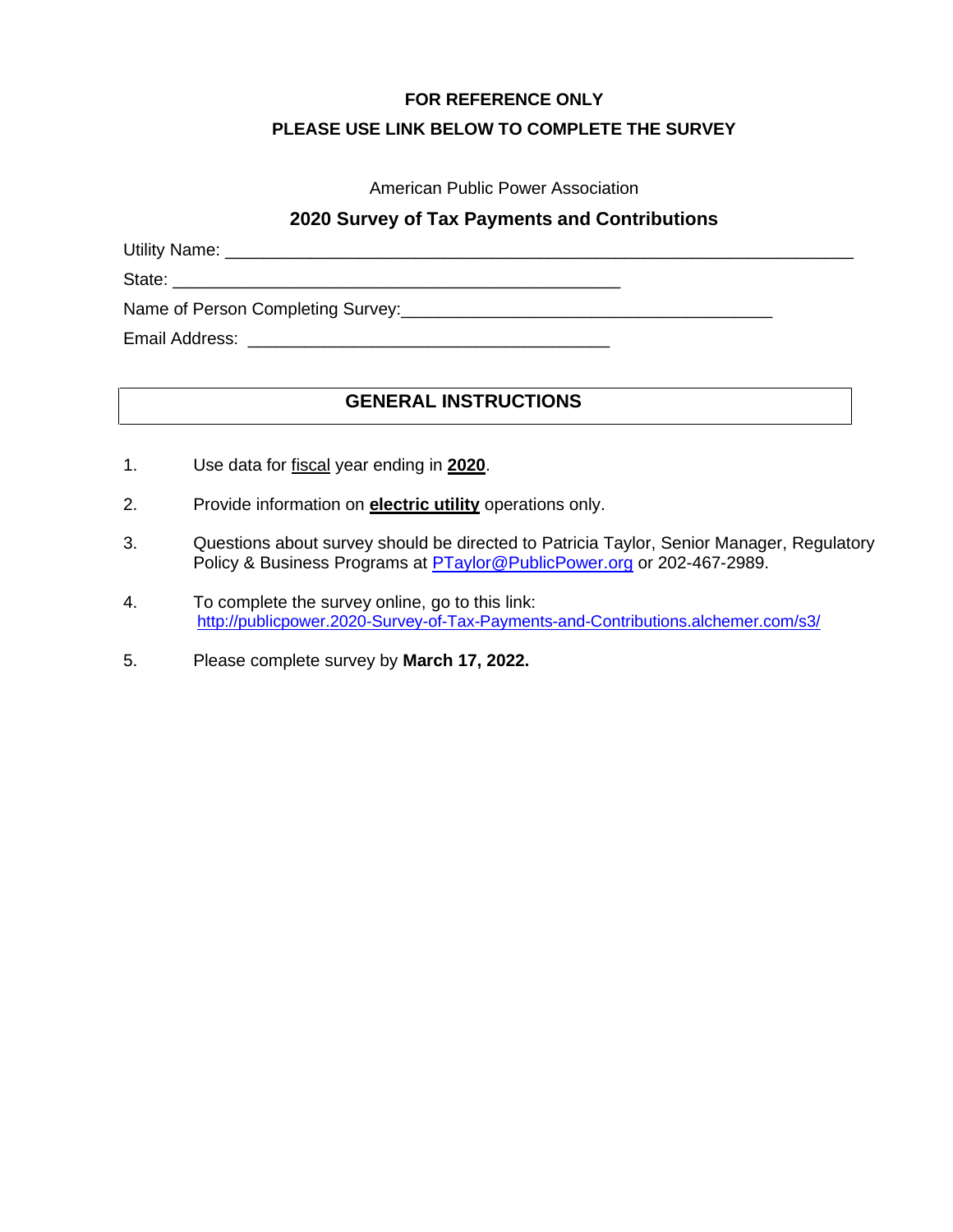#### **I. PAYMENTS TO STATE AND LOCAL GOVERNMENT**

Include dollar amounts for items listed below. Do not include (1) sales taxes collected from ratepayers on behalf of state or local government, remitted to the state, and not included in operating revenue, (2) sales taxes paid on purchases; or (3) any payroll-related taxes such as social security or state unemployment insurance.

| Α.       | Taxes and Fees:                                                                                                                                                                                                                                                                                                                                                                                                                                                                                                                      | Local | <b>State</b> |  |
|----------|--------------------------------------------------------------------------------------------------------------------------------------------------------------------------------------------------------------------------------------------------------------------------------------------------------------------------------------------------------------------------------------------------------------------------------------------------------------------------------------------------------------------------------------|-------|--------------|--|
|          | Gross Receipts tax<br>(Also known as public utility tax or privilege tax; these taxes<br>are included in utility operating revenue, and deducted as<br>an operating expense. Do not include any "pass-through" taxes,<br>such as sales taxes, defined in (1), above.)                                                                                                                                                                                                                                                                | \$    |              |  |
|          | Property taxes<br>(e.g., taxes paid on property outside city limits)                                                                                                                                                                                                                                                                                                                                                                                                                                                                 | \$    | $\mathbb{S}$ |  |
|          | Franchise taxes                                                                                                                                                                                                                                                                                                                                                                                                                                                                                                                      | \$    | \$           |  |
|          | State public utility commission assessments                                                                                                                                                                                                                                                                                                                                                                                                                                                                                          | \$    | $\mathbb{S}$ |  |
|          |                                                                                                                                                                                                                                                                                                                                                                                                                                                                                                                                      | \$    | $\mathbb{S}$ |  |
| В.<br>C. | Payments in lieu of taxes<br>(May also be called transfers to general fund<br>or other tax equivalents.)<br>Indicate the method used to determine the amount of payments in lieu of taxes                                                                                                                                                                                                                                                                                                                                            | \$    | \$           |  |
|          | (check one):<br>Percent of Gross Electric Operating Revenue<br>Charge based on Kilowatt-hours Sold<br><b>Property Tax Equivalent</b><br>Percent of Income (Operating Income or Net Income)<br>Percent of Net Utility Plant in Service<br>Flat Amount Paid Annually/Monthly<br>Based on an Assessment of Electric Utility and City Budgets<br>(includes payments that are determined each year by the city council,<br>utility commission or mayor, and payments determined on an "as needed" basis)<br>Other (Please explain below): |       |              |  |
| D        | Has the utility changed its method of calculating the amount of nayments in lieu of taxes in the                                                                                                                                                                                                                                                                                                                                                                                                                                     |       |              |  |

D. Has the utility changed its method of calculating the amount of payments in lieu of taxes in the last 2 years? \_\_Yes \_\_No lf yes, describe briefly why the change was made: If yes, describe briefly why the change was made: \_\_\_\_\_\_\_\_\_\_\_\_\_\_\_\_\_\_\_\_\_\_\_\_\_\_\_\_\_\_\_\_\_\_\_\_\_\_\_\_\_\_\_\_\_\_\_\_\_\_\_\_\_\_\_\_\_\_\_\_\_\_\_\_\_\_\_\_\_\_\_\_\_\_\_\_

\_\_\_\_\_\_\_\_\_\_\_\_\_\_\_\_\_\_\_\_\_\_\_\_\_\_\_\_\_\_\_\_\_\_\_\_\_\_\_\_\_\_\_\_\_\_\_\_\_\_\_\_\_\_\_\_\_\_\_\_\_\_\_\_\_\_\_\_\_\_\_\_\_\_\_\_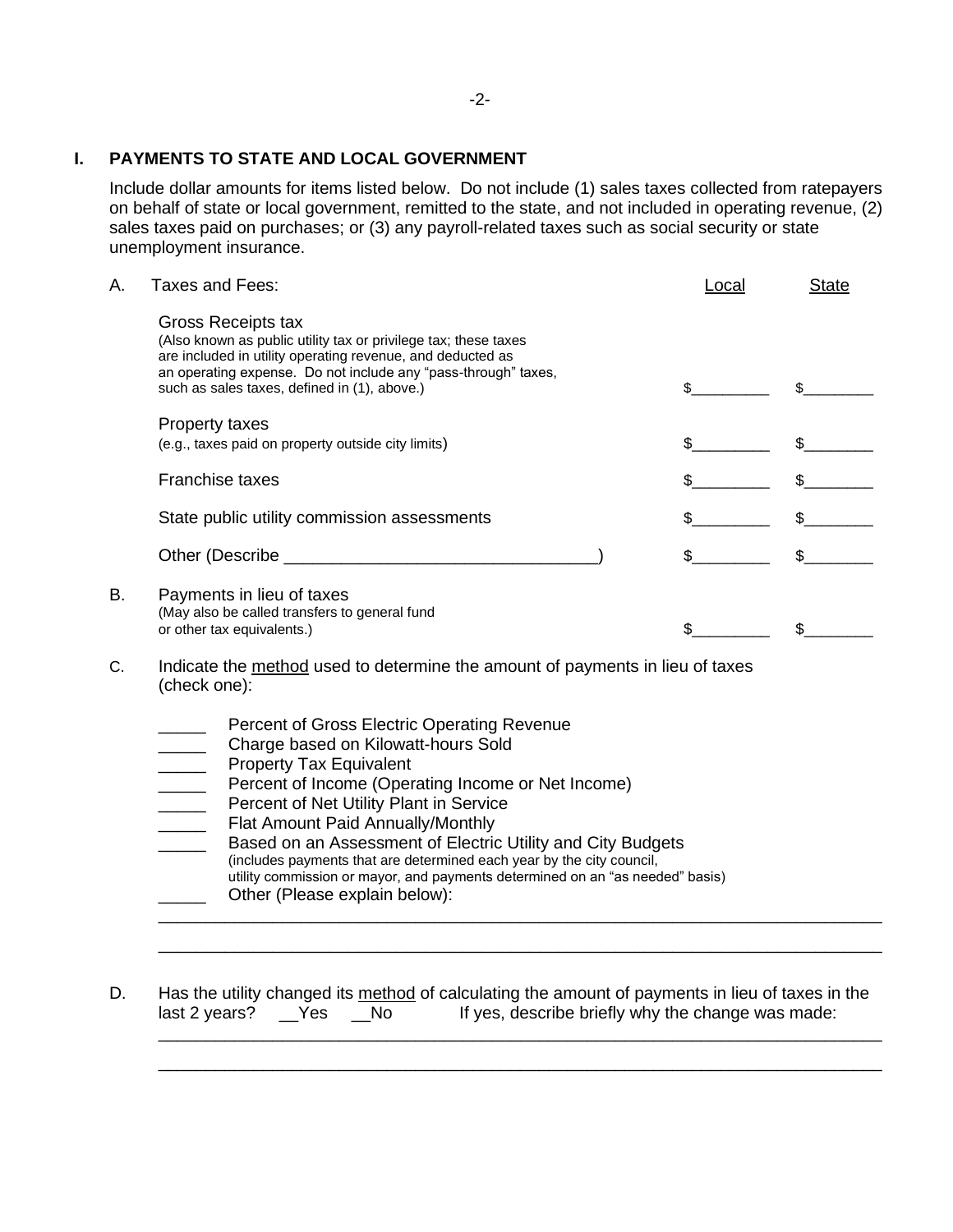### **II. CONTRIBUTIONS OF SERVICES TO STATE AND LOCAL GOVERNMENT**

A. Free or reduced price electric service:

Include the price of all services that the utility is not paid for in any way or provides at below the normal price. (If the utility receives compensation through direct billing, accounting transfers, or other transfer or funds, then the service is not free or reduced price, and should not be included below.) If the dollar amount of the free service is not known, estimate the amount from the kilowatt-hours supplied and an average rate per kWh for commercial service. For example, if the utility provided 40,000 kWh of free service for recreational facilities, and the average commercial rate for the utility is 8 cents per kWh, the estimate of free service provided would be 40,000 kWh x \$.08/kWh, or \$3,200.

The dollar amount of reduced price service should reflect the difference between the amount the utility receives for the service and the amount the utility would typically charge a customer for the service. For example, if the utility charges the city \$2,000 for 40,000 kWh of electric service for recreational facilities, the utility is receiving 5 cents per kWh for its service. If the average rate that would normally be charged for the service is 8 cents per kWh, the utility is providing reduced-price service to the city of 3 cents per kWh x 40,000 kWh, or \$1,200.

**Reduced**

|    |                                                            | <b>Free Services</b>                                                                                                                                                                                                           | Regucea<br><b>Price Services</b> |
|----|------------------------------------------------------------|--------------------------------------------------------------------------------------------------------------------------------------------------------------------------------------------------------------------------------|----------------------------------|
| 1. | Streetlighting                                             |                                                                                                                                                                                                                                | \$.                              |
| 2. | Municipal buildings (offices, public works, garages, etc.) | S and the set of the set of the set of the set of the set of the set of the set of the set of the set of the set of the set of the set of the set of the set of the set of the set of the set of the set of the set of the set |                                  |
| 3. | Water pumping                                              |                                                                                                                                                                                                                                |                                  |
| 4. | Water or sewer treatment facilities                        |                                                                                                                                                                                                                                |                                  |
|    | 5. Recreational facilities (e.g., parks, baseball fields)  |                                                                                                                                                                                                                                |                                  |
| 6. | Traffic signals                                            |                                                                                                                                                                                                                                |                                  |
| 7. | Other free or reduced-price electric service (specify)     |                                                                                                                                                                                                                                |                                  |
|    |                                                            |                                                                                                                                                                                                                                |                                  |

#### B. Estimated value of the use of electric department employees for non-electric services:

Include dollar cost of services for which the utility is not reimbursed by direct billing, accounting transfers, or other transfer of funds. If the dollar amount is not known, estimate an amount using the number of employee-hours provided and an average hourly wage rate.

|    | Installation of temporary lighting for special events  |  |
|----|--------------------------------------------------------|--|
| 2. | Maintenance of traffic signals                         |  |
| 3. | Electrical repair or maintenance for other departments |  |
| 4. | Rewiring municipal buildings                           |  |
| 5. | Tree trimming for other departments                    |  |
| 6. | Reading of water meters                                |  |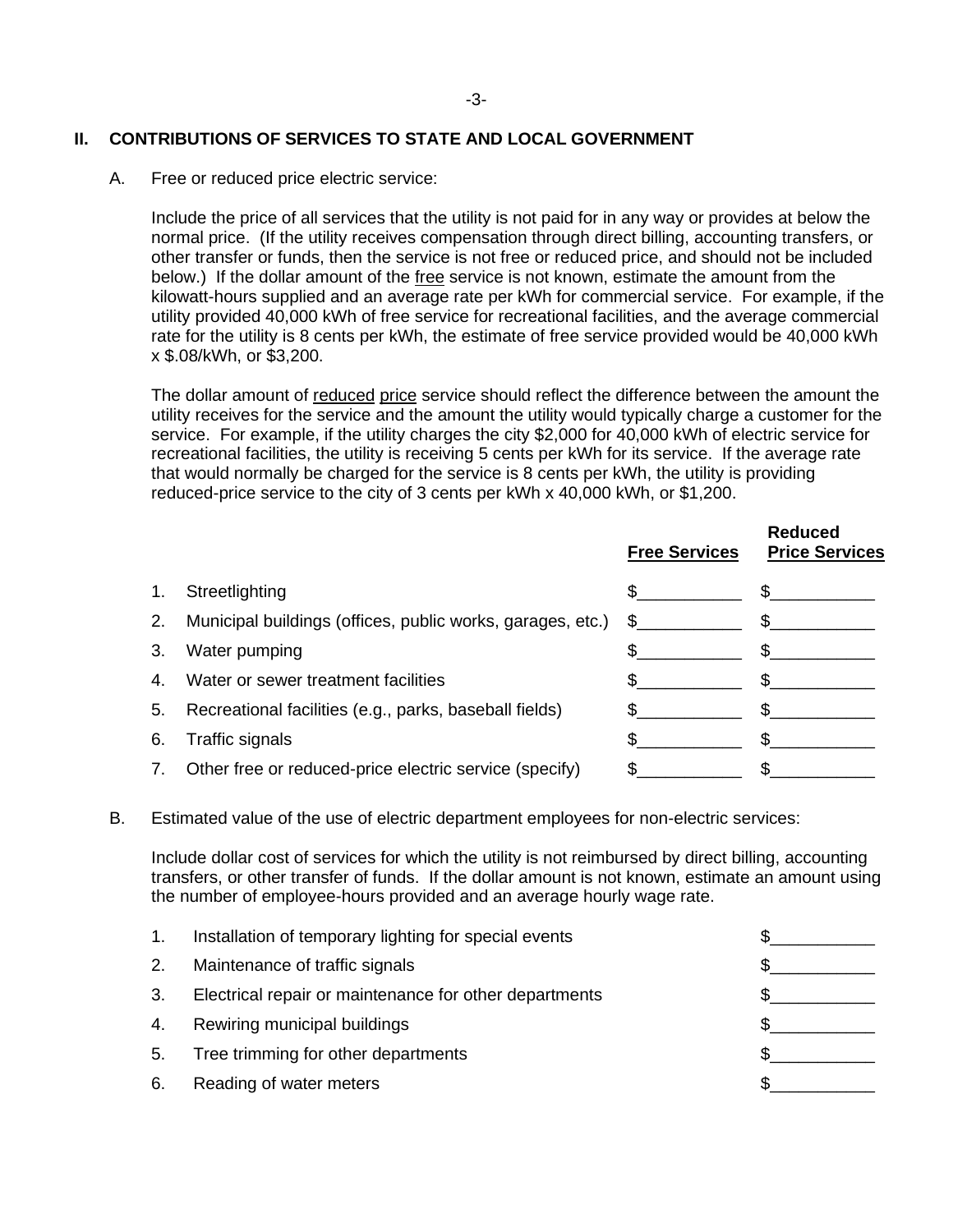|    |     | -4-                                                                                                                                                                                        |  |
|----|-----|--------------------------------------------------------------------------------------------------------------------------------------------------------------------------------------------|--|
|    | 7.  | Putting up city signs, banners                                                                                                                                                             |  |
|    | 8.  | Technical expertise for engineering, economic or<br>environmental studies                                                                                                                  |  |
|    | 9.  | Non-utility locates for stakes, wires, pipes, etc.                                                                                                                                         |  |
|    | 10. | Other use of electric department employees (specify)                                                                                                                                       |  |
| С. |     | Estimated value of the use of electric department vehicles<br>and equipment by other municipal departments (e.g., bucket<br>trucks, ditching equipment, office equipment, computers, etc.) |  |
| D. |     | Estimated value of the use of electric department materials<br>and supplies by other municipal departments (e.g., wood poles,<br>wiring, herbicides, etc.)                                 |  |
| Е. |     | Other contributions (specify)                                                                                                                                                              |  |

# **III. CONTRIBUTIONS AND SERVICES FROM THE MUNICIPALITY TO THE ELECTRIC UTILITY**

Include the price of goods and services the electric system receives **FROM** the city for which the city is not paid in any way, or that the city provides below normal price. (Do not include services for which the city has been reimbursed through direct billing or transfer of funds.)

| Α. | 1.                                                                                                            | Estimated value of free or reduced-price service for:<br>Water                                                                | \$  |
|----|---------------------------------------------------------------------------------------------------------------|-------------------------------------------------------------------------------------------------------------------------------|-----|
|    | 2.                                                                                                            | Office space                                                                                                                  | \$. |
|    | 3.                                                                                                            |                                                                                                                               |     |
| В. | 1.                                                                                                            | Estimated value of the use of municipal department employees<br>by the electric department for:<br>Operations and maintenance | \$  |
|    | 2.                                                                                                            | <b>Engineering services</b>                                                                                                   |     |
|    | 3.                                                                                                            | <b>Financial services</b>                                                                                                     |     |
|    | 4.                                                                                                            | Legal services                                                                                                                |     |
|    | 5.                                                                                                            | <b>Information Technology Services</b>                                                                                        |     |
|    | 6.                                                                                                            | <b>Human Resources Services</b>                                                                                               |     |
|    | 7.                                                                                                            |                                                                                                                               |     |
| C. | Estimated value of the use of municipal department<br>vehicles and equipment by the electric department<br>\$ |                                                                                                                               |     |
| D. |                                                                                                               | Estimated value of the use of municipal department<br>materials & supplies by the electric department                         |     |